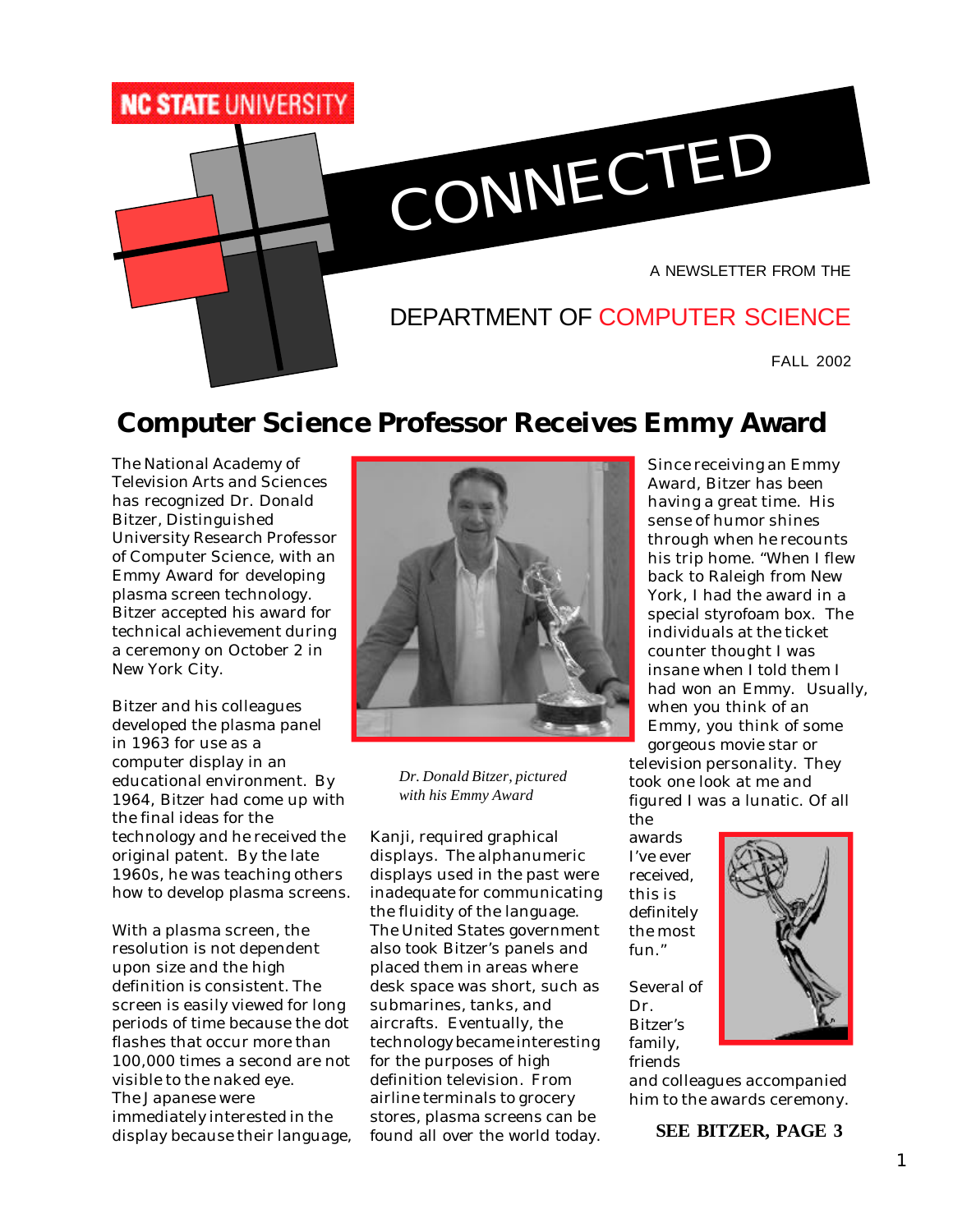## **THE DEPARTMENTAL CONNECTION**

# **From A 35th Birthday to An Emmy - Help Us Spread the Word!**

**A Message from Department Head, Dr. Alan L. Tharp**



From time-to-time, I have the opportunity to interact with alumni, executives, and academic leaders from across the nation. More often than not, the stories I share about our successes are met with comments such as, "I had no idea" or "That is truly impressive…you should be spreading this news with more people." I couldn't agree more. So allow me to share with you some of our recent successes, so you can proudly spread the word with your friends, family, and professional colleagues.

First of all, we celebrate a milestone birthday in 2002. Against the backdrop of one of the nation's most prestigious universities steeped in history and tradition, the NC State Department of Computer Science turns 35 years old this year. While a relative youngster on campus, our department is actually one of the oldest recognized computer science departments in the nation! In fact, since our launch in 1967, we have become one of the nation's largest and fastest growing

computer science departments, and with well over 4,000 graduates, we are also recognized as one of the nation's leading producers of computer science talent.

Academically, this year's incoming freshman class is the strongest in the department's history with an average GPA of 4.13 (on a 4.0 scale) and an average SAT score of 1250. To improve the retention rates of females in the computer science discipline, we recently launched the Women in Computer Science initiative. To meet the growing demand for quality distance education, we are now offering a Master of Computer Science degree via distance learning technologies. And our focus on being a leader in emerging technologies played a significant role in the U.S. National Security Agency's recognition this year of NC State as a Center for Excellence in Information Assurance Education.

Our commitment to partnering with the global business community has never been stronger. During uncertain economic times, our ePartners Program has grown over the past year to approximately 50 different companies which have made significant contributions to the department.

Finally, we are proud that our very own Dr. Donald Bitzer, Distinguished University Research Professor of Computer Science, was recently recognized by The National Academy of Television Arts and Sciences with an Emmy Award for his work in co-developing plasma screen technology. He is the first faculty member at NC State ever to receive an Emmy Award!

Throughout this issue of *Connected*, you will find feature articles on many of the success stories mentioned above. As alumni, I encourage you to not only be proud of these successes, but to serve as ambassadors and help us share the good news.

Sincerely,

Dr. Alan L. Tharp

| <b>INSIDE THIS ISSUE</b>  |            |  |  |  |
|---------------------------|------------|--|--|--|
| <b>Departmental News</b>  | 2, 3       |  |  |  |
| <b>Student News</b>       | 4, 5       |  |  |  |
| <b>Industrial News</b>    | 6, 7       |  |  |  |
| ePartners News            | 8, 9, 10   |  |  |  |
| <b>Faculty/Staff News</b> | 11, 12, 13 |  |  |  |
| <b>Alumni News</b>        | 14, 15     |  |  |  |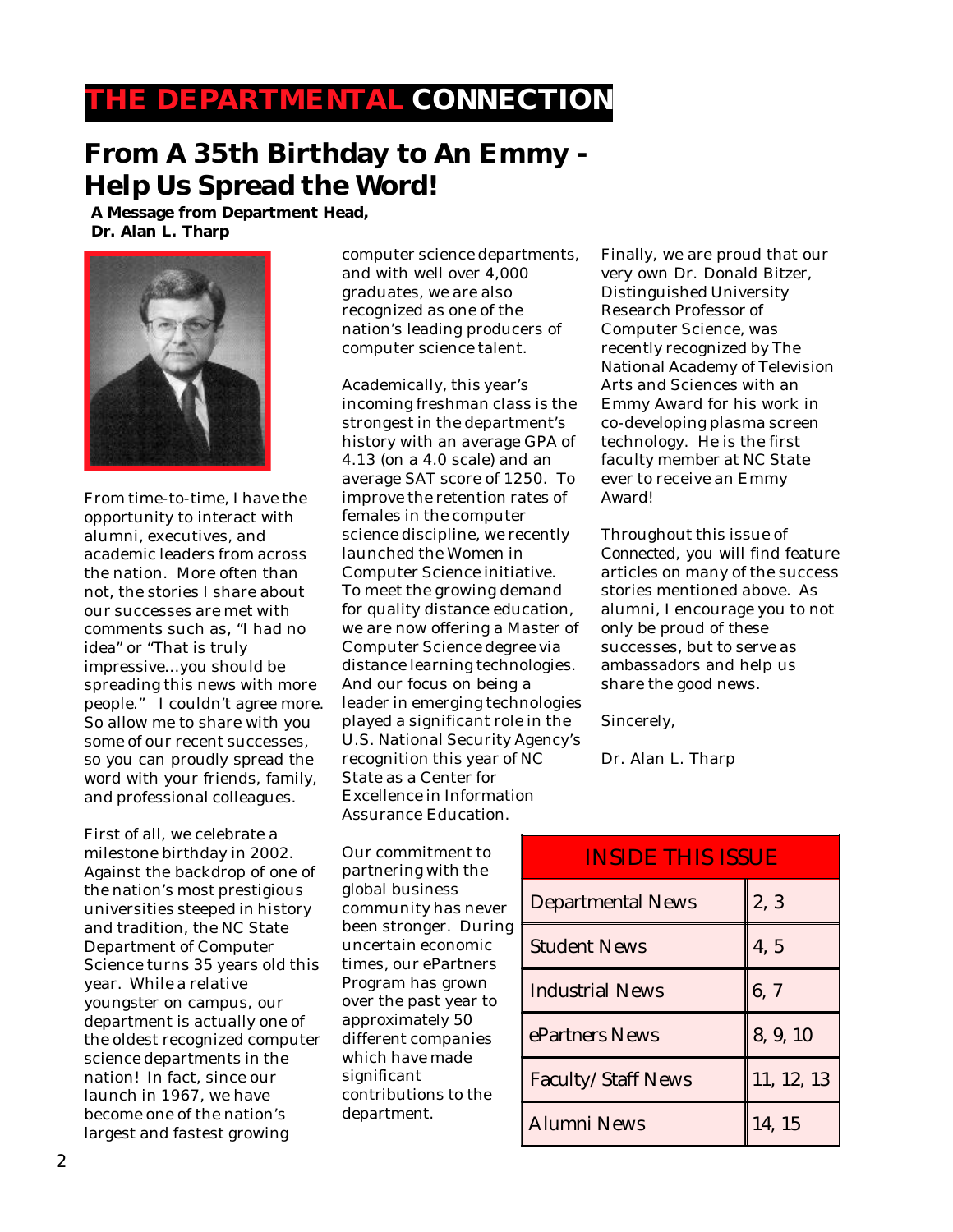## **THE DEPARTMENTAL CONNECTION**

## **Thank You For Getting Connected**

We would like to thank the following individuals for providing their generous support directly to the NC State Department of Computer Science.

**Bin Yu (Ph.D., 2002) Kathy Markham (B.S. 1975) Laura Allen Van Meter (M.S., 1999)**

Many of our alumni contribute to the university through the Annual Fund, typically as a result of a direct phone call solicitation from one of the courteous students on the

Annual Fund staff. Please be advised that **you can ask that your contributions go directly to the Department of Computer Science** or a specific fund, if you so wish. Such targeted contributions can also be made online at www.ncsu.edu/annualfund/.

To maximize the proportion of your gift that comes back to the department, in the "About Your Gift" section, please specify in the "Other" box that you want your gift to go to the **Computer Science Enhancement Endowment**.

## **Rickers Make Leadership Gift**

Computer Science alumnus, **Brian Ricker** (B.S., 1992) and his wife **Jennifer**, also an NC State alumnus, have made a significant financial commitment to the university

via a will bequest. In recognition of their planned gift and their investment in the future of the university, they were recently inducted in the R. Stanhope Pullen Society.

Also, your tax-deductable contributions are always appreciated by the department. *Please make your checks payable to "NC State Engineering Foundation Inc.," and write "Computer Science Enhancement Endowment" in the memo section.* Please include your company's "matching gifts" form, if you have one. You can mail your contributions directly to Ken Tate, NC State Department of Computer Science, Campus Box 8206, Raleigh, NC 27695.



**NC State Department of Computer Science!**

## **BITZER, continued from page 1**

Those in attendance included his wife, Maryann Bitzer; his sister-in-law, Judy Wiemann; his son and daughter-in-law, David and Christine Bitzer; as well as Dr. Nino Masnari, Dean of the NC State College of

Engineering; John Gilligan, Vice Chancellor of Research and Graduate Studies; and Stuart Cooper, Provost and Vice Chancellor for Academic Affairs.

Dr. Bitzer received his Ph.D. in electrical engineering in 1960 from the University of Illinois, where he spent the next 39 years as a professor. He has been a member of the NC State faculty since 1989.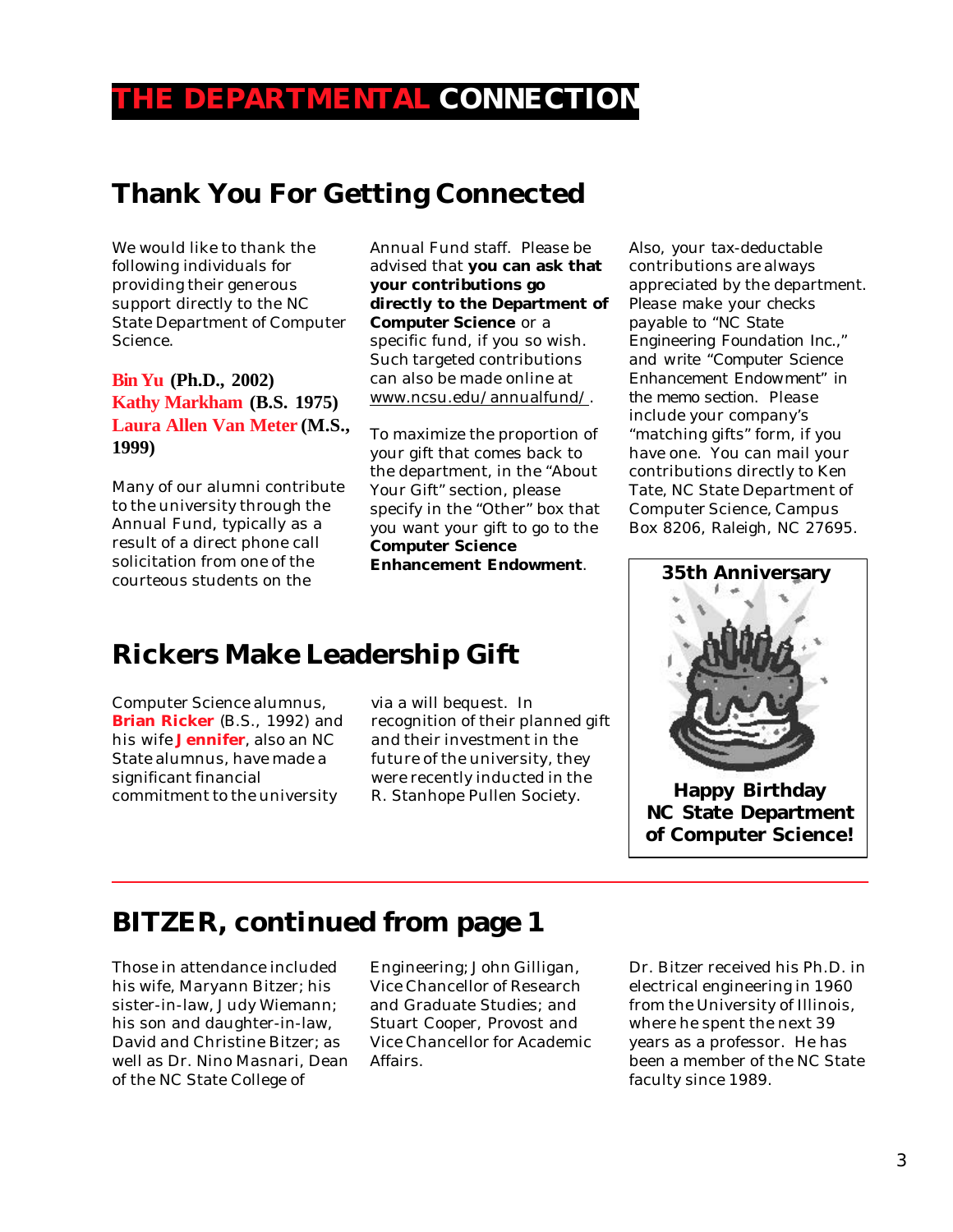# **THE STUDENT CONNECTION**

# **CSC Seniors Win Two of Four CoE Outstanding Senior Awards**

Congratulations to CSC seniors **Michael Donaghy** and **Leif Johnson**, who were recognized at the College of Engineering's 2002 Annual Awards Banquet as winners of two of the four prestigious "COE Outstanding Senior Awards." Michael was awarded the College's Senior Leadership Award, and Leif garnered the College's Senior Humanities Award. Also

representing the Department of Computer Science as award nominees were **Charles Killian** in the category of Scholarly Achievement, **Daniel Dailey** in the category of Citizenship and Service Award, and **Milind Kulkarni**, a double major in Computer Science and Computer Engineering who was nominated in the category of Scholarly Achievement.

# **Undergraduate Student Wins International Scholarship**

**Amy Lee Haynes**, President of the Association for Computing Machinery (ACM) Student Chapter at NC State, received an international scholarship in recognition of outstanding service to ACM and academic excellence in the computing discipline. This scholarship was presented on behalf of

both Upsilon Pi Epsilon (UPE), the Honor Society for the Computing Sciences, and the ACM. Amy was one of only two individuals selected from a worldwide pool of applicants. Amy will graduate this December and plans to pursue a Master of Computer Science degree at NC State.

## **Graduate Student Receives Prestigious IBM Fellowship**

**Lina Battestilli** has been awarded an IBM fellowship for the 2002-2003 academic year. This is a competitive fellowship, awarded to a select group of students nationwide. Lina is currently a graduate student in Computer Networking and will enter the NC State Computer Science Ph.D. program next Fall. Lina has been very busy this semester working on her qualifying exam, participating in the Mentored Teaching Assistant program, organizing events for the computer Science Graduate Student Association and serving as a founding member of the department's new Women in Computer Science program.

# **Senior Design Center Hosts "Posters & Pies"**

The NC State Computer Science Senior Design Center's "Posters & Pies" event will take place on Thursday, December 5, 2002 from 5:00 - 6:30 pm in Withers Hall, room 218. Each of our student teams will give a brief overview of their senior design projects, followed by demonstrations and poster displays. Pizza and dessert pies will be served after the presentations (we will also serve hors d'oeuvres during the presentations)! For more information about this event, please contact Margaret Heil, Assistant Director, Senior Design Center, 515-6020.

# **Department to Graduate Record Number in December**

The departmental diploma ceremony will take place on Wednesday, December 18th at 12:00 in the Meymandi Concert Hall at the BTI Center for the Performing Arts in downtown Raleigh. With 150 students graduating, this ceremony will mark the largest graduating class in the history of the department. Approximately 1,000 people are expected to attend.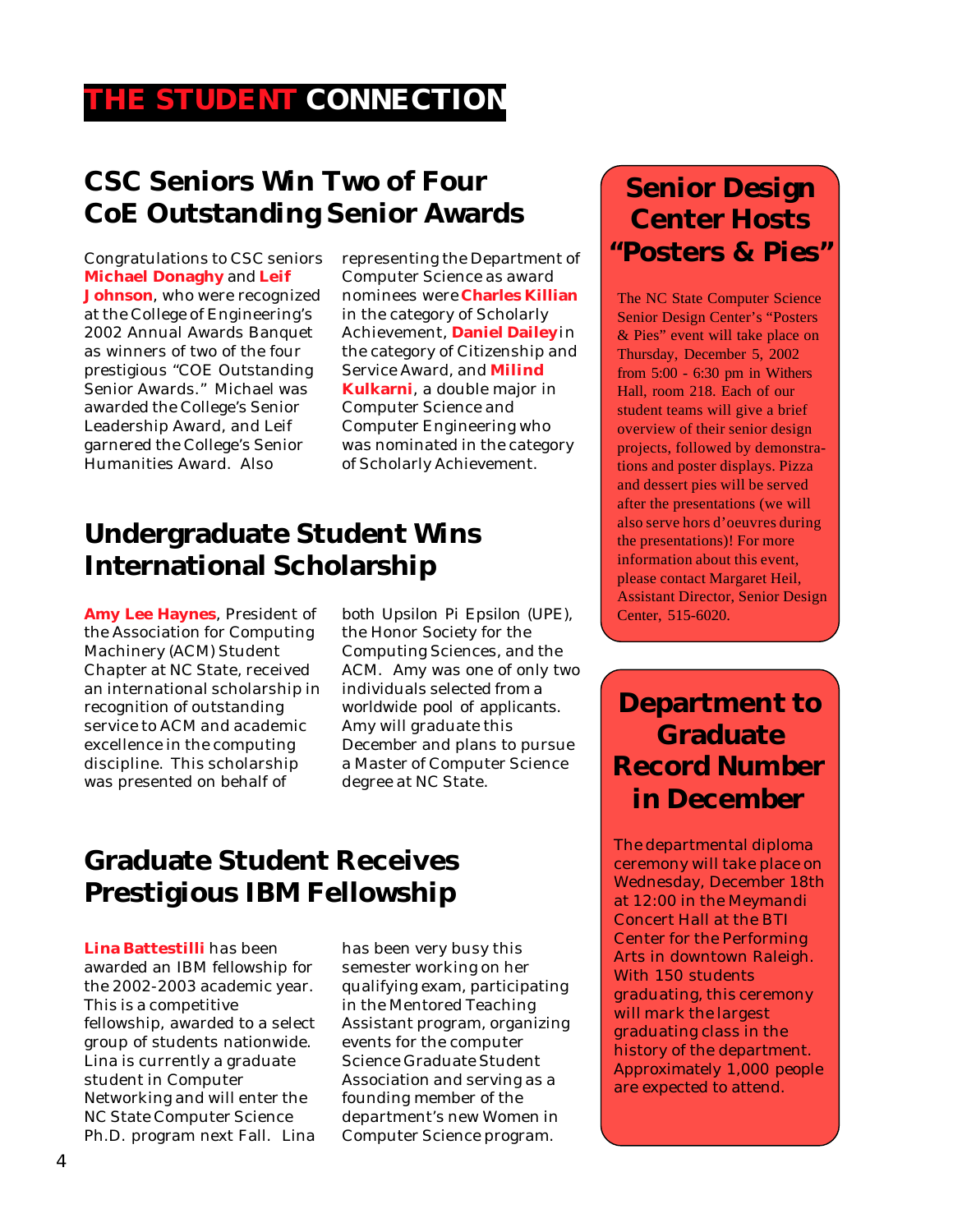## **THE STUDENT CONNECTION**

# **"Women In Computer Science" Program Launches**



Over the years, Computer Science has seen a rapid decline in the enrollment of women. This year, only 16% of all students in both undergraduate and graduate programs are female. The Women in Computer Science (WICS) program has emerged as a response to the sharp decrease in female enrollment. This program was designed by the Department of Computer Science to build a better sense of community for women interested in computing by providing opportunities for personal and professional development, social interaction and outreach. WICS is designed to involve students, alumni, faculty and industrial representatives.

WICS members look forward to creating leadership opportunities for women in computing by hosting seminars and workshops, learning from other successful women in academia and industry, and by

eventually visiting middle and high schools in North Carolina to encourage females to pursue education and careers in computer science. To date, WICS has already held several events and activities on campus including a resume critique, social meetings and invited speaker sessions. WICS student officers look forward to the continual development of this program and welcome any support or advice alumni may be able to provide. For more information, about this program, please contact Jill Koethcke, Director of Public Relations & Program Development for NC State Computer Science at (919) 513-2985 or koethcke@csc.ncsu.edu



## **NC State ACM/AITP Chapter Honored**

The ACM (Association for Computing Machinery), the world's oldest and largest scientific and educational computing society with over 80,000 members worldwide, recently announced the winners of their 2001-2002 ACM Student Chapter Awards. Chapters from around the globe competed for cash prizes in categories

including Outstanding Chapter Activities, Outstanding Chapter Website, Outstanding Recruitment Program, Outstanding Community



*Michael Donaghy, Erik Kirk, and Amy Haynes, ACM/AITP Officers in 2002, pictured with Carol Miller, ACM/AITP Faculty Advisor (second from right)*

Service, and Outstanding School Service. The NC State Student ACM Chapter took home an overall honorable mention award in this international awards program. This chapter was one of only seven in the United States, and the only ACM chapter in North Carolina to receive such an honor.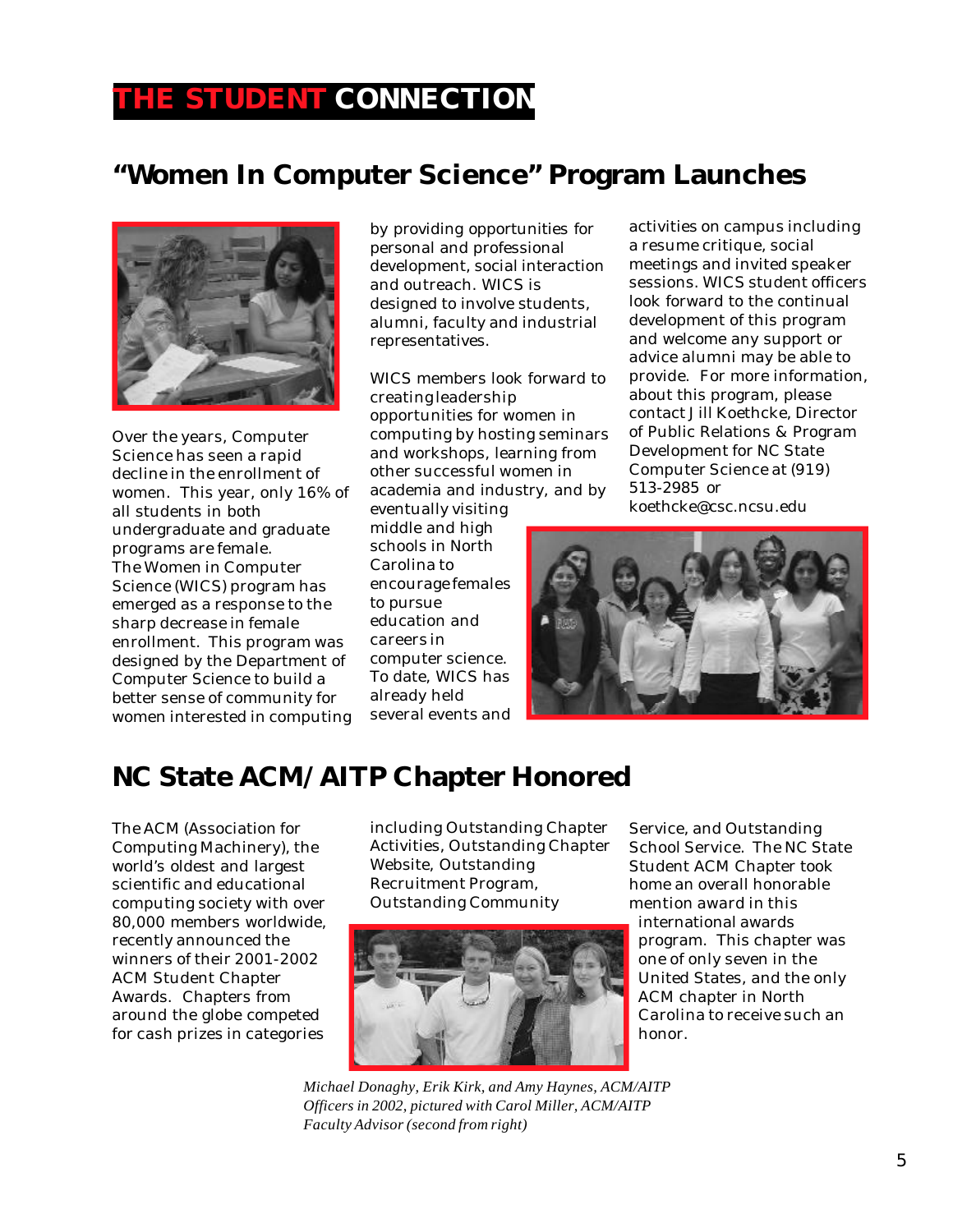# **Computer Science Focuses on Strategic Planning**

The Strategic Planning Committee, comprised of Computer Sciece faculty and staff, has been working under a tight deadline to develop a

complete Strategic Plan for the Department of Computer Science. This plan identifies the strengths, weaknesses, opportunities and goals of the

department and will serve as a guide to continue the department into the future. More information is available at www.strategy.csc.ncsu.edu.

## **Industrial Advisory Council Welcomes New Members**

We proudly welcome six new members to the Industrial Advisory Council (IAC) this year. **Donna Troy** (B.S., 1978) most recently served as President & CEO of Partnerware headquartered in Austin, TX. **Steve Worth** (M.S., 1985) served as an adjunct professor at NC State before leaving to pursue a successful career at Data General and EMC where he is now the Director of Strategic Software Development. **Bill Riddick** (B.S., 1974) is the President of Computer Service

Partners located here in Raleigh. **Dennis Flynn** is the Founder/CEO of **The Sonar Group**, a California-based strategic consulting group specializing in business strategy and brand modeling and strategy for emerging growth and enterprise companies, and a member of the Promar Consortium. **Satish Gupta** is the Vice President of eServer xSeries and IntelliStation Products in the IBM Server Group. **John Medica** is Vice President and Co-General Manager of Dell's

Client Product Group. The IAC meets annually in October and provides guidance, feedback and direction to the department from an industrial perspective.



*Industrial Advisory Council members Dennis Flynn, Bill Weiss and Rowland Archer.*

## **NC State Receives IBM Research Grant**

NC State University has once again been awarded the IBM Shared University Research (SUR) program grant. This grant recognizes the high quality of research and educational programs at NC State, and is used to acquire IBM equipment in support of such projects. The award is intended to promote collaborative research in areas of mutual interest, and build and maintain long-term relationships between

University faculty and staff and the IBM research, development and solutions provider communities. Through such collaboration, it also seeks to strengthen recruitment of the outstanding graduates produced by NC State. To date, NC State has been the number one source of student recruits to the entire IBM corporation.

This year the grant is aimed at supporting NC State's efforts in the arena of

NC BioGrid and computationally-oriented research in life sciences in general, advanced research in the areas of web-services and associated databases, and assessment of the impact of mobile computing on teaching. Also, Dr. Mladen Vouk, Professor of Computer Science, received the highly competitive IBM Faculty Award in June 2002 which will support web services research.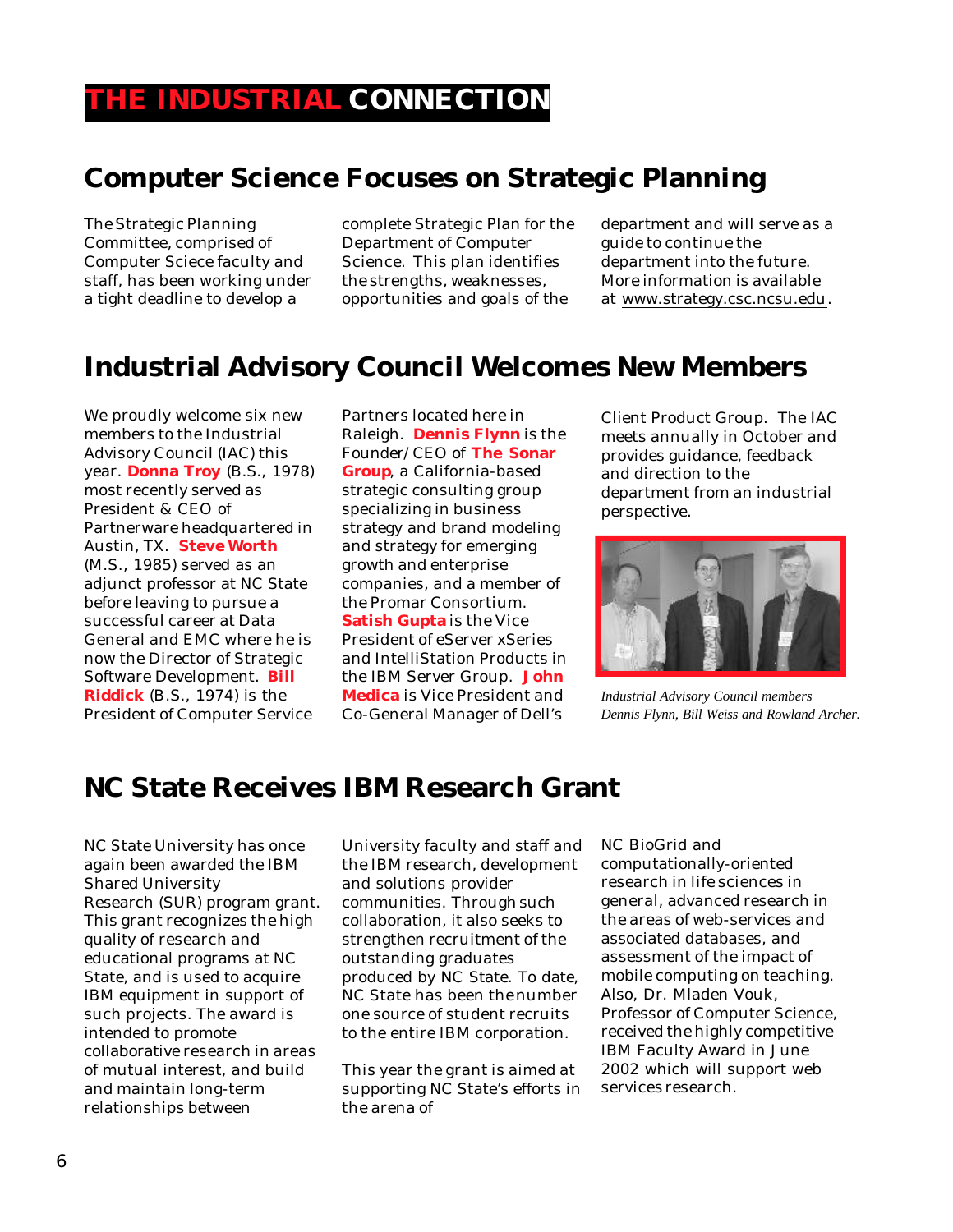## **THE INDUSTRIAL CONNECTION**

## **NC State Recognized For Security Initiatives By National Security Agency**

The National Security Agency (NSA) has named NC State a Center of Academic Excellence in Information Assurance Education, a designation that adds NC State to a select group of universities across the nation. According to Dr. Annie I. Antón, Assistant Professor of

Software Engineering, the designation recognizes that the university is increasing its information security research and education profile. Information assurance education plays a key role in protecting the national information infrastructure. As

a Center of Academic Excellence in this field, NC State will help security solutions keep pace with evolving technology, and help reduce vulnerabilities in the nation's information systems.

# **NC State Hosts Symposium on Security**

On October 16, 2002, NC State hosted the 2nd Annual Symposium on Requirements Engineering for Information Security (SREIS). The symposium is intended to provide researchers and practitioners from various disciplines with a highly interactive forum to discuss security and privacy-related requirements.

According to Laurie Williams, Assistant Professor of Computer Science, this year's SREIS "provided an opportunity for academic and industry professionals from all over the world to discuss emerging security issues and review focused research regarding areas of privacy and security." Over 100 people attended the conference, which was the first major symposium

on security hosted by NC State since being named a Center of Academic Excellence in Information Assurance Education.

The symposium was sponsored by eCommerce at NC State, Purdue University CERIAS, Cisco Systems, Microsoft Research, and the Association for Computing Machinery.

# **Marine Corps Seeks Assistance From NC State Computer Science**

Dr. David Thuente and Dr. Douglas Reeves are leading an NC State team in assisting the U.S. Marine Corps communications in a transition to the use of Opnet ® for network modeling purposes. The \$520,000 18-month project is a joint effort between the Center for Advanced Computing and Communication (CACC) and Concurrent Technologies

Corporation (CTC). This project is made possible by a grant from the Office of Naval Research. CACC faculty participation involves modeling the enterprise and base networks as well as clientserver applications across networks. The model developed by CTC and CACC will allow the Marine Corps to better assess server locations and bandwidth allocations for

future networks. Dr. Thuente and Dr. Reeves are working with John Bass and James Robinson of the NC State Centennial Networking Laboratory to develop, model and test the new systems and networks. The NC State network is being used for proof of concept issues for the modeling of the Marine Corps network.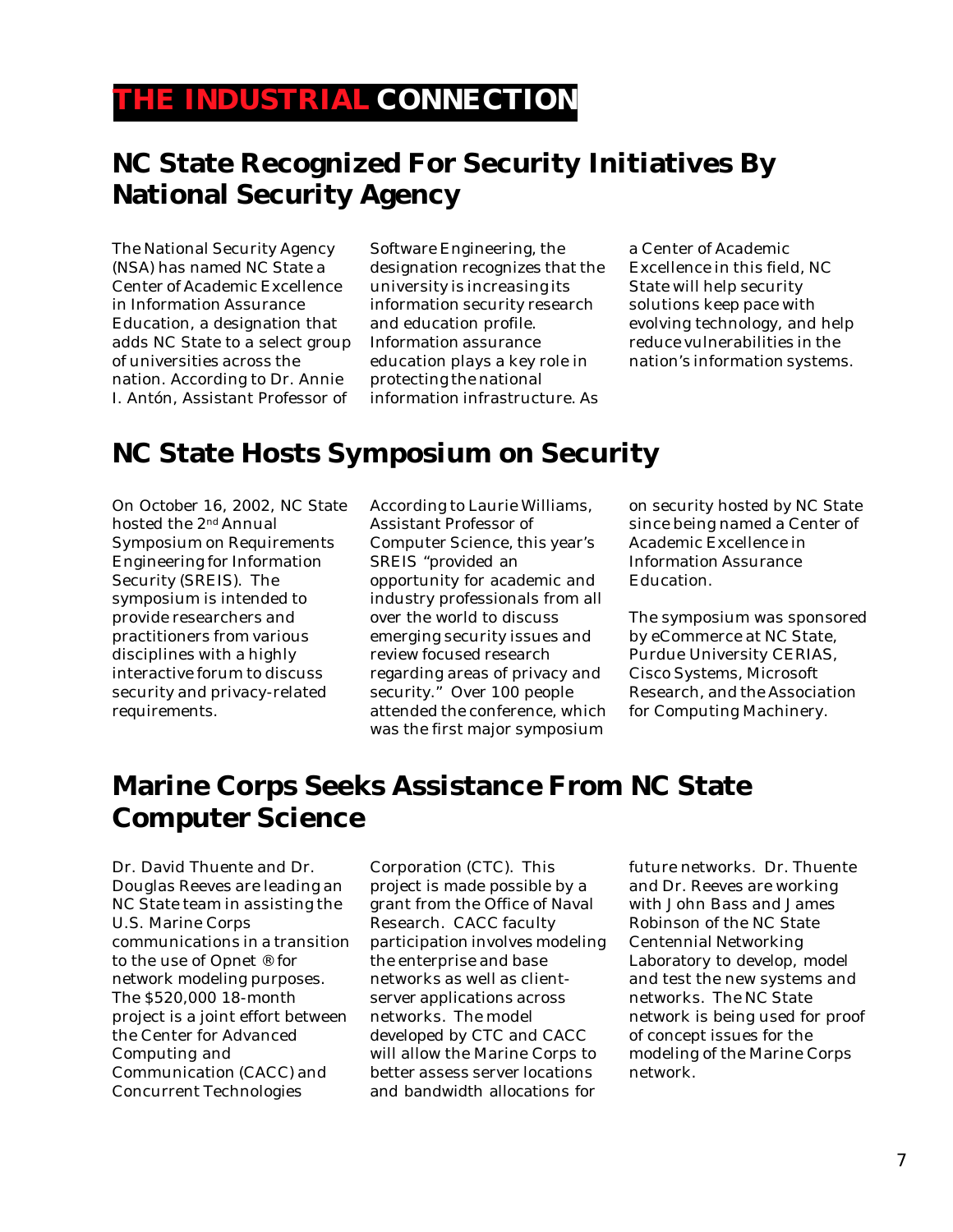# **THE ePARTNERS CONNECTION**

## **A Message From Director of the ePartners Program, Ken Tate**



Maintaining strong partnerships with the global business community remains one of the department's

cornerstone strategies. Since the release of the spring issue of *Connected*, we have added a new recognition level to the ePartners Program, and we have enhanced the benefits portfolio enjoyed by our corporate partners. Even during the most uncertain of business climates, our ePartners Program has grown to approximately 50 companies. Our corporate partners play a critical role in

helping us provide the highest quality educational experience possible for our students. They provide financial and equipment gifts, as well as valuable industrial insight and engagement through strong relationships with faculty and departmental leadership. To all of our corporate partners, thank you so much for your continued support.

## **ePartners Membership Grows**

We are pleased to announce that over the last six months, six new corporate partners have joined the program at the ePartner or Super ePartner level. The funding provided by our ePartners allows our

department to continue to grow in emerging areas of computer science technology while providing the highest quality education for our students. Our new Super ePartners are

**Cisco Systems** and **Intel**, and our new ePartners are **Connectix**, **Duke Energy**, **Integrated Industrial Information**, **Lulu Press**, and **Red Hat**.

# **New "Corporate Friends" Recognition Level**

A new membership category called Corporate Friends has been added to the ePartners Program. This membership category recognizes those corporations providing the department targeted support of any kind (scholarships, giftsin-kind such as equipment or software, sponsorship of a

Senior Design Center project, faculty endowment support, research grants, etc.) with a value of \$1,000 or more. Benefits for our Corporate Friends are designed to provide recognition, ensure communications, and initiate a stronger alignment with the department. We currently

recognize more than 30 Corporate Friends. Please view a record of our Corporate Friends and the contributions they have made to the Department at http:// epartners.ncsu.edu.

#### **http://epartners.ncsu.edu Additional articles and information are available on the ePartners web site at:**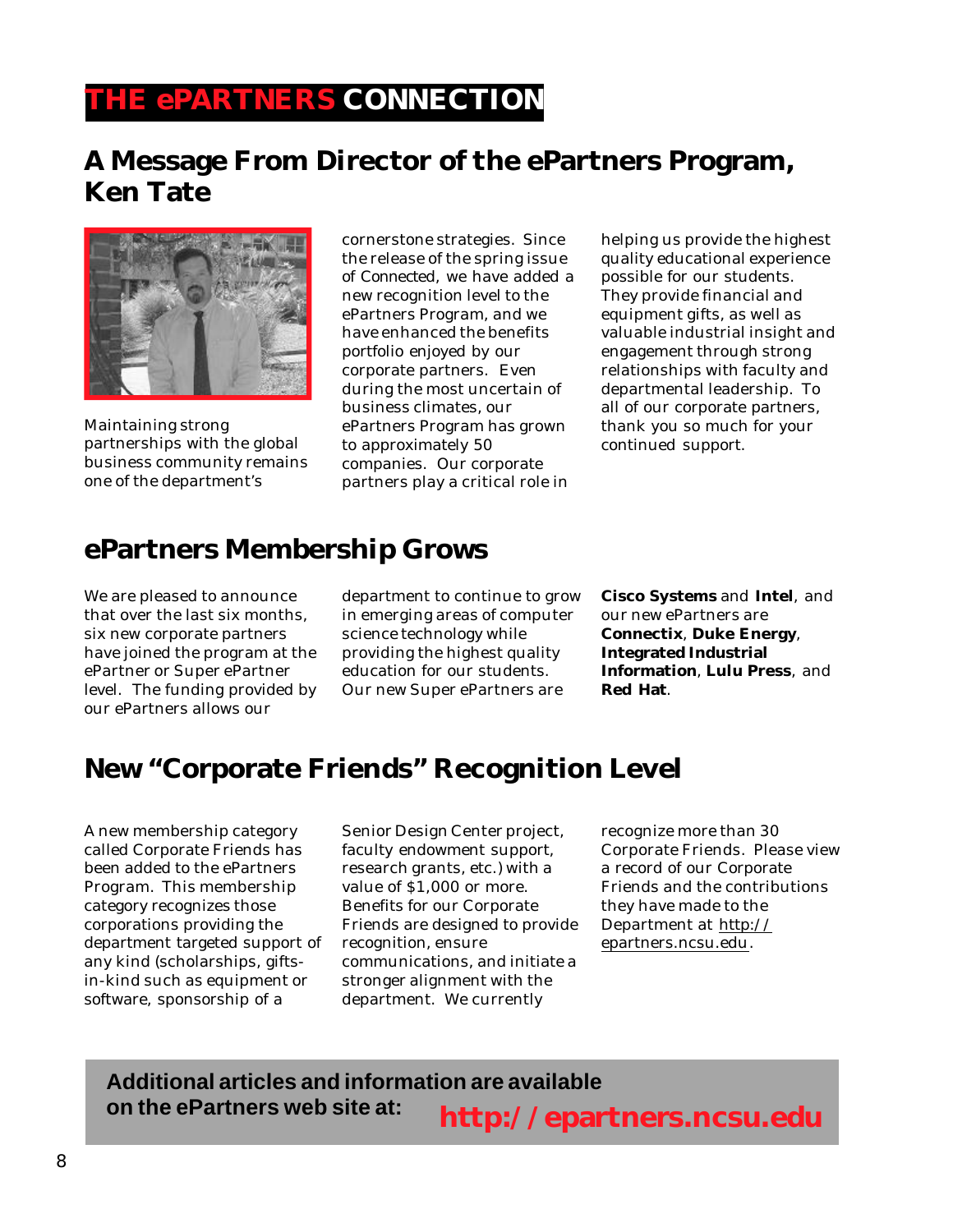## **THE ePARTNERS CONNECTION**

# **Super ePartners**

- EMC Corporation
- Intel Corporation
- John Deere
- Cisco Systems
- Network Appliance
- Progress Energy

# **ePartners**

- Hiddenmind Technologies
- Red Hat
- Telesyn
- Lulu Press
- Duke Energy
- JHP Consulting
- Connectix
- Computer Service Partners
- SAS Institute
- Integrated Industrial **Information**

### **Software Gift From OPNET Technologies**

OPNET Technologies, Inc., the pioneer and leading provider of Intelligent Network Management software, has made a major software donation to the department valued at approximately \$7.6M, one of the largest gifts ever received by the department.

Headquartered in Bethesda, MD, OPNET Technologies, Inc. has long been a strong supporter of the department of computer science. According to OPNET's Vice President of Business Development & Marketing, Todd Kaloudis, "Over 500 university groups worldwide use OPNET software across multiple disciplines including Information Systems, Electrical Engineering, and Computer Science - this is the same software we provide to businesses from around the world for planning production networks, and for optimizing the performance of networked applications. NC State has applied our technology broadly, and they have established an effective process for integrating it into their academic programs. We are very happy to be contributing to their work."

OPNET's software gift includes licenses of IT Guru and

Modeler products. According to Assistant Department Head & Associate Professor, David Thuente, these are being used successfully in undergraduate, graduate and distance education network projects courses. Dr. Thuente adds "I have used OPNET software for more than seven years to support networking courses and network research with students. OPNET and its University Program have contributed significantly to our curriculum, to the understanding and development of protocols, and they have been indispensable for our research endeavors."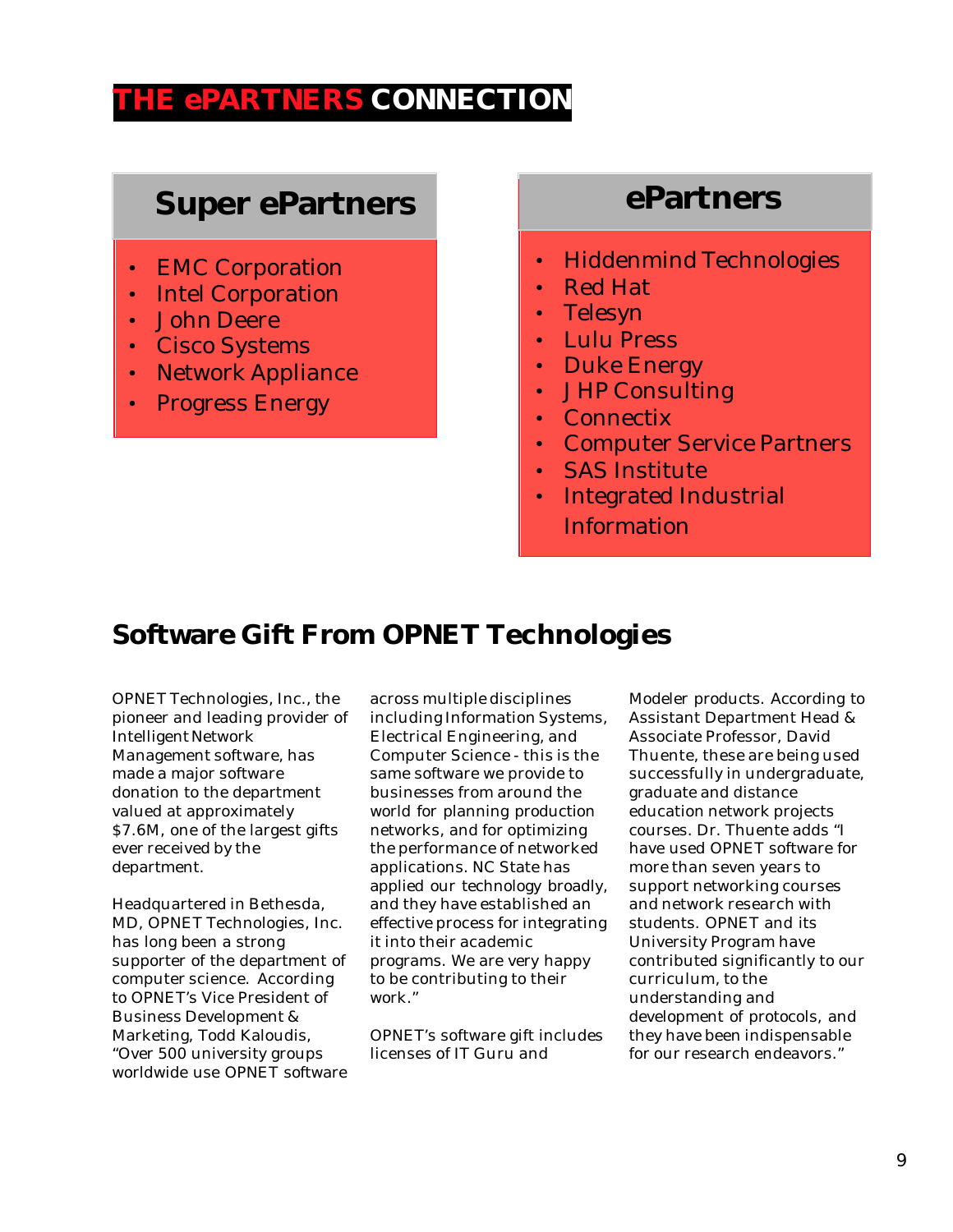## **THE ePARTNERS CONNECTION**

## **The Perfect Retirement Planning Gift**

These days it is rare for an employee to stay with one company for their entire career. The era of pension plans is quickly becoming a thing of the past. Plus, you can only invest a limited amount annually in your IRA's and 401-K plans. What can you do to prepare yourself for retirement? One way to plan for retirement while supporting computer science excellence at NC State is to establish one or more **deferred charitable gift annuities**.

The deferred gift annuity allows you to make a gift now but defer the receipt of income until retirement or some other time. There is no limit on the amount that can be invested in a deferred gift annuity, and it is a wonderful way to provide guaranteed income during your retirement plus some powerful tax benefits. Many donors establish an annuity each year just as they make annual additions to their other retirement plans.

Deferred charitable gift annuities may be funded with cash or appreciated securities. Suppose you make a gift of \$10,000 to the Department of Computer Science through the NC State Engineering Foundation. In return, you will receive a stream of fixed

income for the rest of your life or the lives of you and your spouse. You have the flexibility to determine when those payments begin. The longer you wait to begin the payments, the higher your annuity rate will be. **The annual, semiannual or quarterly payments are underwritten by the assets of the Engineering Foundation and are guaranteed for the life of the designated beneficiaries.**

The tax benefits of a deferred gift annuity are very attractive. You will receive an immediate income tax deduction for the remaining value of the gift annuity. Until payments begin, you will not need to report anything on your income tax return from the annuity. Depending on how the deferred gift annuity is funded, a portion of your payments may qualify as taxfree income as well. As long as you and your spouse are the

only beneficiaries, the annuity will not be taxable in either estate.

The chart included below shows how a deferred gift annuity might work for the you. As an example, we will assume that you and your wife are both 45 years old. The chart illustrates the difference in your benefits if you defer your payments until you are 60, 62 or 65. In this case, you and your spouse are funding your annuity with a cash gift of \$10,000, and you are in the 35% income tax bracket.

If you are interested in learning more about how you can use deferred gift annuities to supplement your retirement income and support NC State's Computer Science program, please contact Joan DeBruin, CFP, Director of Gift Planning at (919) 515-9076 or via e-mail at joan\_debruin@ncsu.edu

| <b>Defer</b><br><b>Payments</b><br>to Age | Rate<br><b>Offered</b> | <b>Total</b><br><b>Yearly</b><br>Income | <b>Tax-free</b><br><b>Portion of</b><br>Income | <b>Charitable</b><br><b>Deduction</b> | <b>Benefit to</b><br><b>Computer</b><br><b>Science</b> |
|-------------------------------------------|------------------------|-----------------------------------------|------------------------------------------------|---------------------------------------|--------------------------------------------------------|
| 60                                        | 14%                    | \$1,400                                 | <b>S273</b>                                    | \$1,928                               | \$64,039                                               |
| 62                                        | 15.9%                  | \$1,590                                 | <b>S283</b>                                    | \$2,140                               | \$67,975                                               |
| 65                                        | 19.1%                  | \$1.910                                 | <b>S298</b>                                    | \$2,599                               | \$75,479                                               |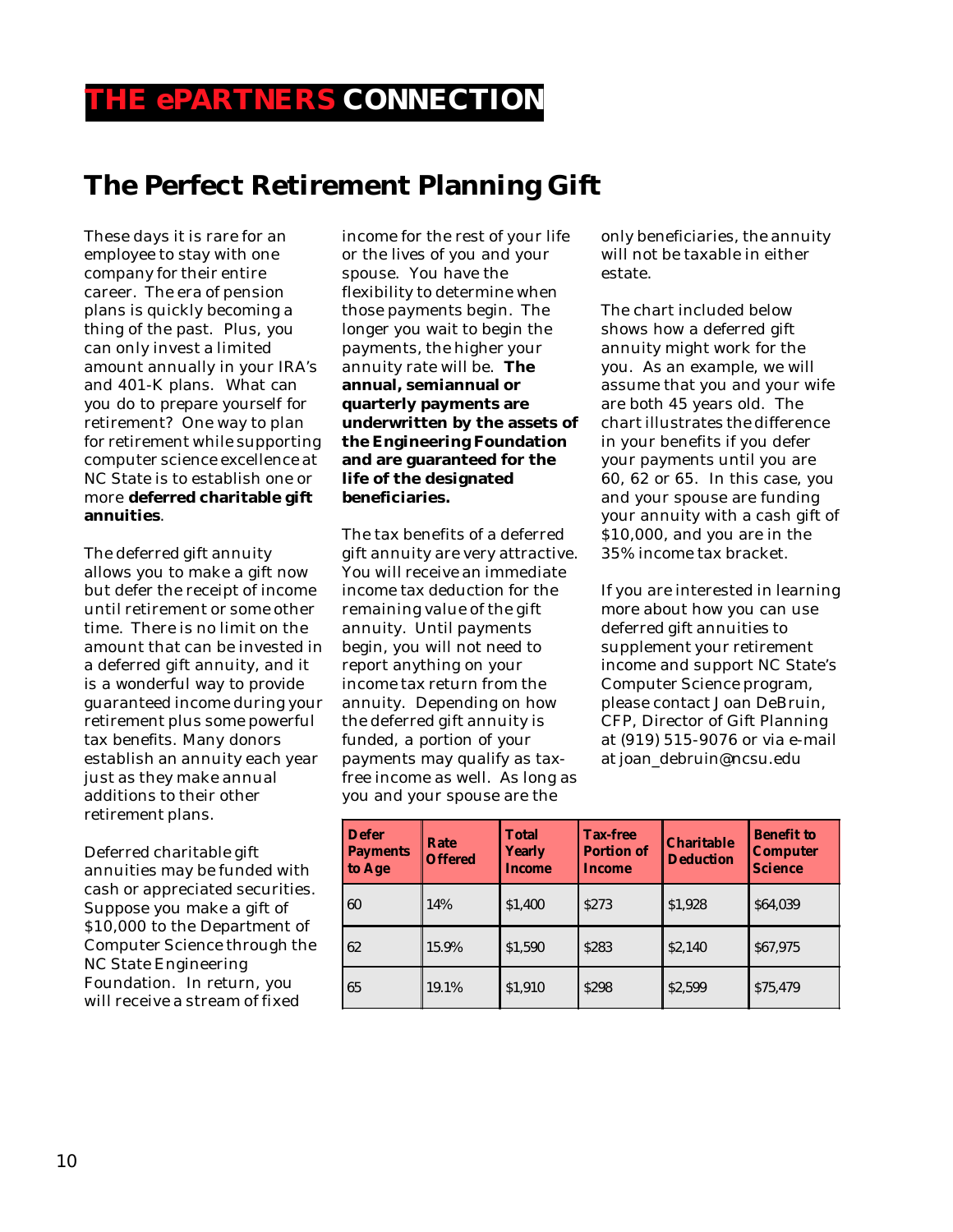# **THE FACULTY CONNECTION**

## **Remembering K. C. Tai, Professor of Computer Science**



On October 24, 2002, Professor Emeritus, Dr. K. C. Tai passed away at age 54 after a lengthy illness. Tai earned a B.S. in Electrical Engineering from National Taiwan University in 1970, and both an M.S. and a Ph.D. in Computer Science from Cornell University where he completed his studies in 1977. Tai was a professor in

the Department of Computer Science at NC State for 26 years and during this time he made significant research contributions in software engineering, concurrent systems, programming languages, and compiler construction.

In addition to his dedication to teaching and research, Tai was a member of the Association for Computing Machinery and a Senior Member of the IEEE Computer Society. He also previously worked as the Director of Software Engineering Program for the National Science Foundation and provided consulting services to Viatec Research in Raleigh, NC.

Tai will long be remembered by his students and colleagues

not only for his professional drive and commitment, but also for his kindness and compassion as a friend to so many. He is survived by his wife, Ling.

A special memorial fund has been established to honor Dr. Tai. Individuals interested in contributing to this fund should make their donations to the "NC State Engineering Foundation Inc." noting for the "Dr. K. C. Tai Memorial Fund" in the memo section. Donations can be sent to the NC State Department of Computer Science, Campus Box 8206, Raleigh, NC 27695.

Donations in memory of Dr. Tai may also be sent to the American Lung Association, P.O. Box 27985, Raleigh, NC 27611.

# **Faculty Profile: Rob St. Amant**



Dr. Rob St. Amant, Assistant Professor in Computer Science, has been developing intelligent

user interfaces. His research is applicable to the real world he is particularly interested in improving the interaction and problem-solving capabilities of users.

His ideal working environment would pair education and industry by creating a lab in which software developers enlist the help of faculty and graduate students in improving the usability of various software packages. Such an initiative would "allow me to

make connections between academia and industry that could potentially benefit everyday software users," said St. Amant. As a result of such relationships, companies could produce better information management tools and more effective interactive software.

The principles of many graphical user interfaces, like Windows or the Macintosh O/S, were developed in the late

**SEE ST. AMANT, PAGE 12**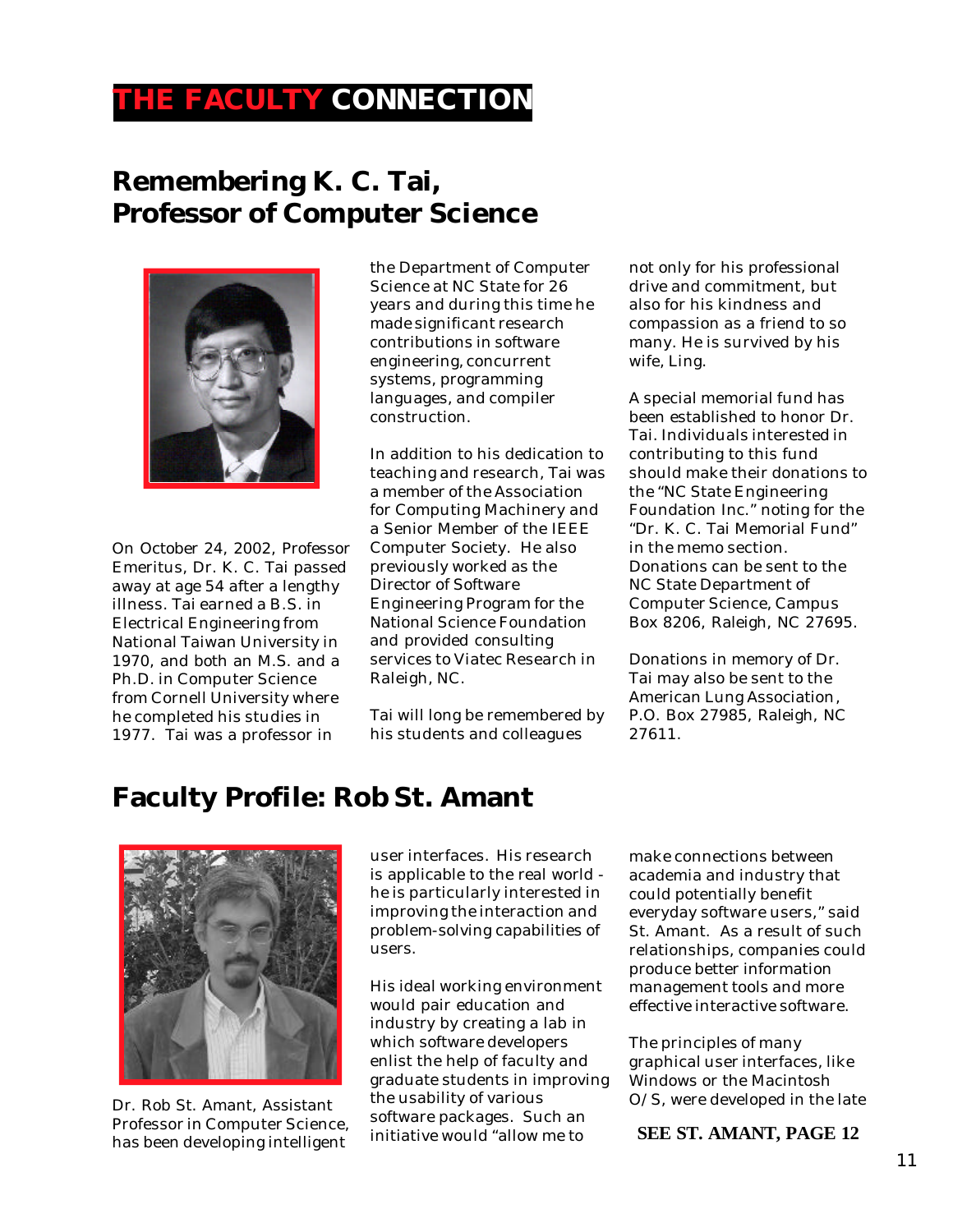# **THE FACULTY CONNECTION**

# **Computer Science Staff Member Earns M.S. Degree in Computer Science**



Gary Stelling, Manager of Technical Support for the

Department of Computer Science, will receive a Master of Science in Computer Science from NC State in December 2002. Gary has worked for the department for almost four years. He holds a Ph.D. in Chemistry from Stanford University and he received bachelor's degrees in both Chemistry and Data Processing from Washington University in St. Louis. Gary's multidisciplinary interests began developing when he started

using personal computers to analyze chemistry research. Gary Stelling's thesis, entitled "Affective behavior control for lifelike pedagogical agents" is available online from the NC State Library at http:// www.lib.ncsu.edu via an author search.

### **ST. AMANT, continued from page 11**

seventies and haven't changed significantly since that time. Although computers were very different 20 years ago, modern interface software hasn't really come to the point where it takes full advantage of the computing power that the hardware provides.

There are many different ways to harness the power that graphical interfaces provide. One approach is to apply techniques from artificial intelligence toward building new interfaces or improving existing ones. Another way is to provide entirely different ways of interacting with computer interfaces.

Dr. St. Amant has also been

exploring regression testing, the process of examining changes to make sure they work within the software. Testing software can become difficult and time consuming because it requires a variety of users and a large amount of documentation. With the help of several graduate students, he has developed automated evaluation tools for user interfaces. These programs are much more efficient because they simulate users, evaluate the systems very quickly, and work under experimental control.

Dr. St. Amant believes that software needs to do a better job of tracking and recording

decisions that users make on a regular basis, which is an idea known as Programming by Demonstration. For example, instead of manually programming a system to perform a task, the software should observe and program itself based upon the actions of the user. If this situation were true, users wouldn't necessarily need to know how to program because the system would do it for them.

Dr. St. Amant is working in conjunction with graduate students on several projects funded by the National Science Foundation. He may be reached by email at stamant@csc.ncsu.edu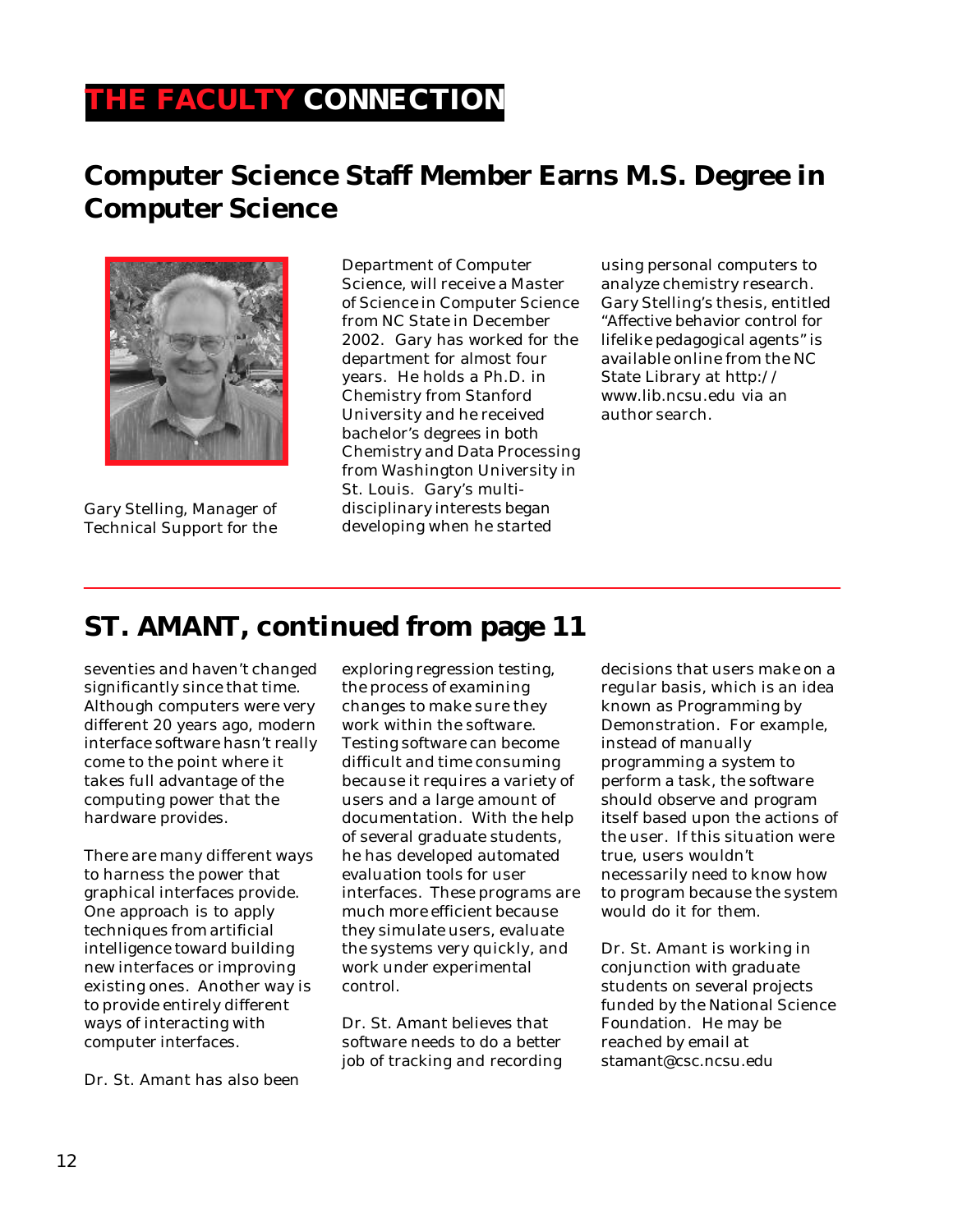# **THE FACULTY CONNECTION**

## **Computer Science Welcomes Two New Professors**



*Rada Chirkova, new Assistant Professor in Computer Science*

In August 2002, both Rada Chirkova and Khaled Harfoush accepted offers to join the department as Assistant Professors.

Chirkova holds a Ph.D. and an M.S. in Computer Science from Stanford University and a B.S. in Applied Mathematics from Moscow State University.

Harfoush earned his PhD from Boston University. He has an M.S. and a B.S. in Computer Science from Alexandria University.



*Khaled Harfoush, new Assistant Professor in Computer Science*

## **Congratulations to the Following Faculty Members**



Dr. Harry Perros was recognized as a NC State Alumni Distinguished Graduate Professor this year. Dr. Perros is one of only two individuals selected for this honor. This award recognizes the excellence Dr. Perros brings to the Computer Science Graduate Program.



Joyce Hatch, Coordinator of Advising for the Department of Computer Science, received the Barabara Solomon Award for Advising. This award recognizes the excellent service Joyce brings to the students and the department.



Dr. Mladen Vouk has been named Associate Vice Provost for Information Technology at NC State. He will remain a tenured professor of Computer Science as he assumes this new role.

**Dr. George Rouskas was promoted to full Professor of Computer Science in August, 2002.**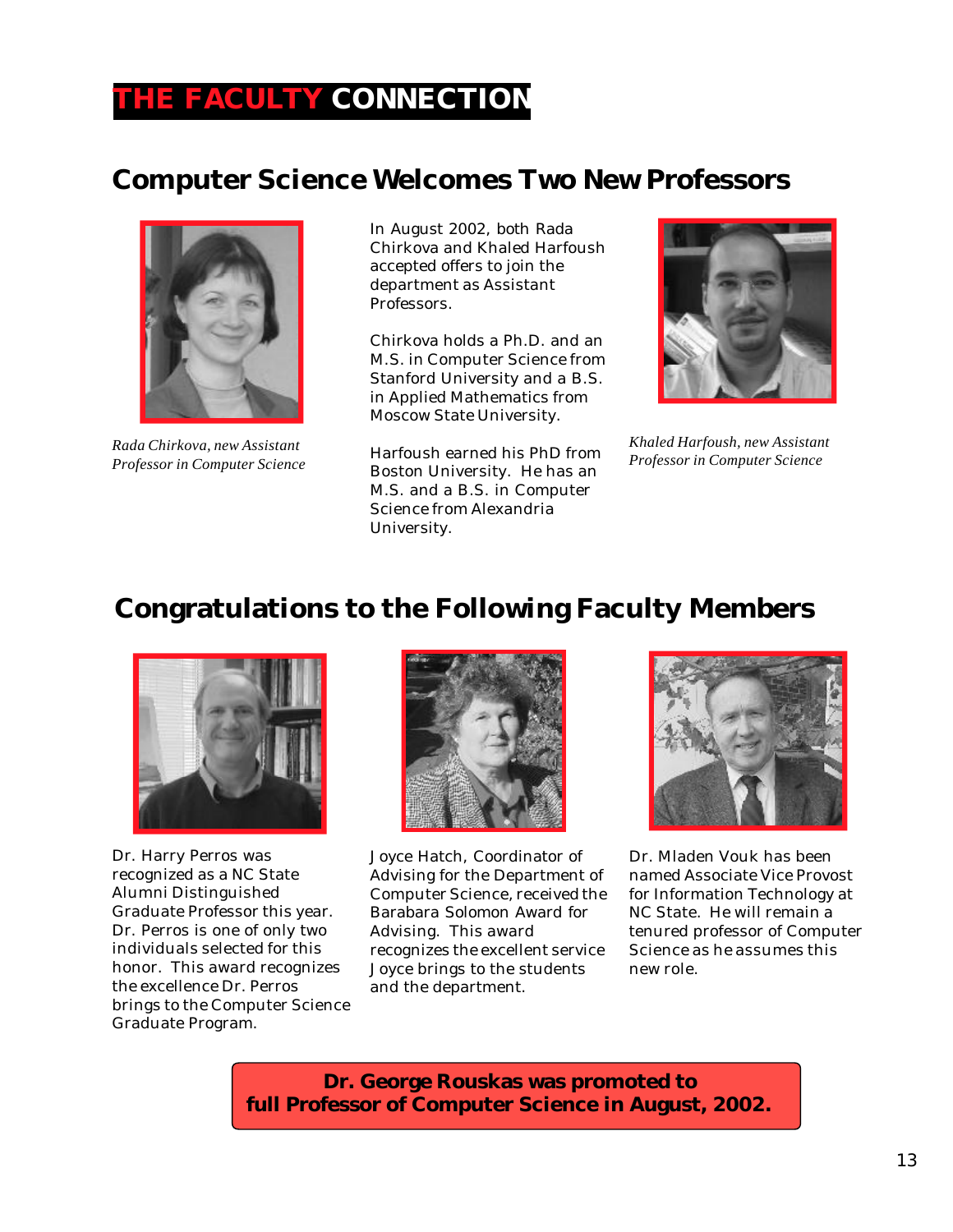## **THE ALUMNI CONNECTION**

## **Alumni Profile: Suzanne Gordon**

Ask **Suzanne Gordon** (B.S., 1975), SAS Institute's Vice President of Information Technology, the key to her success and she will tell you it took a strong foundation, a good dose of hard work and determination, and more than one ironic twist of fate.

"I got a very strong educational foundation at NC State," says Gordon. She continues to be impressed with the students that come out of NC State, and she has brought many on board at SAS. "I find the NC State students adapt quickly to new technologies…they just 'get it' faster", she says with pride.

However, Gordon would like to see more females in technology disciplines. "I had several females in my suite at NC State who started out majoring in computer science" says Gordon, who graduated with honors in both mathematics and computer science in 1975. "Unfortunately, I was the only one to stay with it" she adds. "The gradual decline of women in the engineering and technology fields is disturbing, and I want to encourage young women to take advantage of the many terrific career opportunities available in this space. And the reality is that the technology field needs women and the different perspective they bring to the table."

When asked about the professors who made the greatest impression on her, Gordon answers without hesitation, "Dr. Honeycutt and Dr. Tharp." She continues, "Dr. Honeycutt taught my first computer science course. He is great with new students and has stayed in touch with me over the years. He has also sent some terrific graduate students to SAS. And Dr. Tharp was also an outstanding teacher who has stayed in touch over the years. This is one of the things I appreciate most about my education at NC State. Not only did I receive an outstanding education, I developed meaningful relationships with a caring faculty. NC State is a great school with real people who are an example of our state motto, 'To Be Rather Than To Seem'."

Gordon's passion is developing people by helping them find the right place to flourish. She has been a strong proponent of hiring students, and she works hard to help them develop their skills and career interests. As a mentor, her advice is to "read the books, seek all the knowledge and advice you can gather, then allow your gut to process it all and tell you what to do."

NC State has a special place in Gordon's heart, and despite a hectic business schedule, she remains actively involved in serving the university on many fronts. Currently a member of the NC State Board of Trustees, she has also served as a member of both the College of Management Board of Directors and the Alumni



Association Board of Directors, where she was a member of the Caldwell Scholarship Committee. At the request of former Chancellor Larry Monteith, she served on the university planning committee, worked for the Student Aid Association, and served as a team captain for the Wolfpack Club's annual drive. In 1999, Gordon was honored as the Distinguished Alumna of the College of Physical and Mathematical Sciences. She provides volunteer leadership for the Campaign for NC State Students through her involvement with the Mathematics Scholarship Endowment Committee.

Gordon has also been actively involved with the Department of Computer Science, where she has been a guest speaker at departmental functions and a strong supporter of women in technology initiatives.

Suzanne lives in Cary, NC with her husband Ralph, also an NC State graduate, and their two kids, Emily and Stuart. They enjoy attending Wolfpack football and basketball games, water skiing, and playing tennis.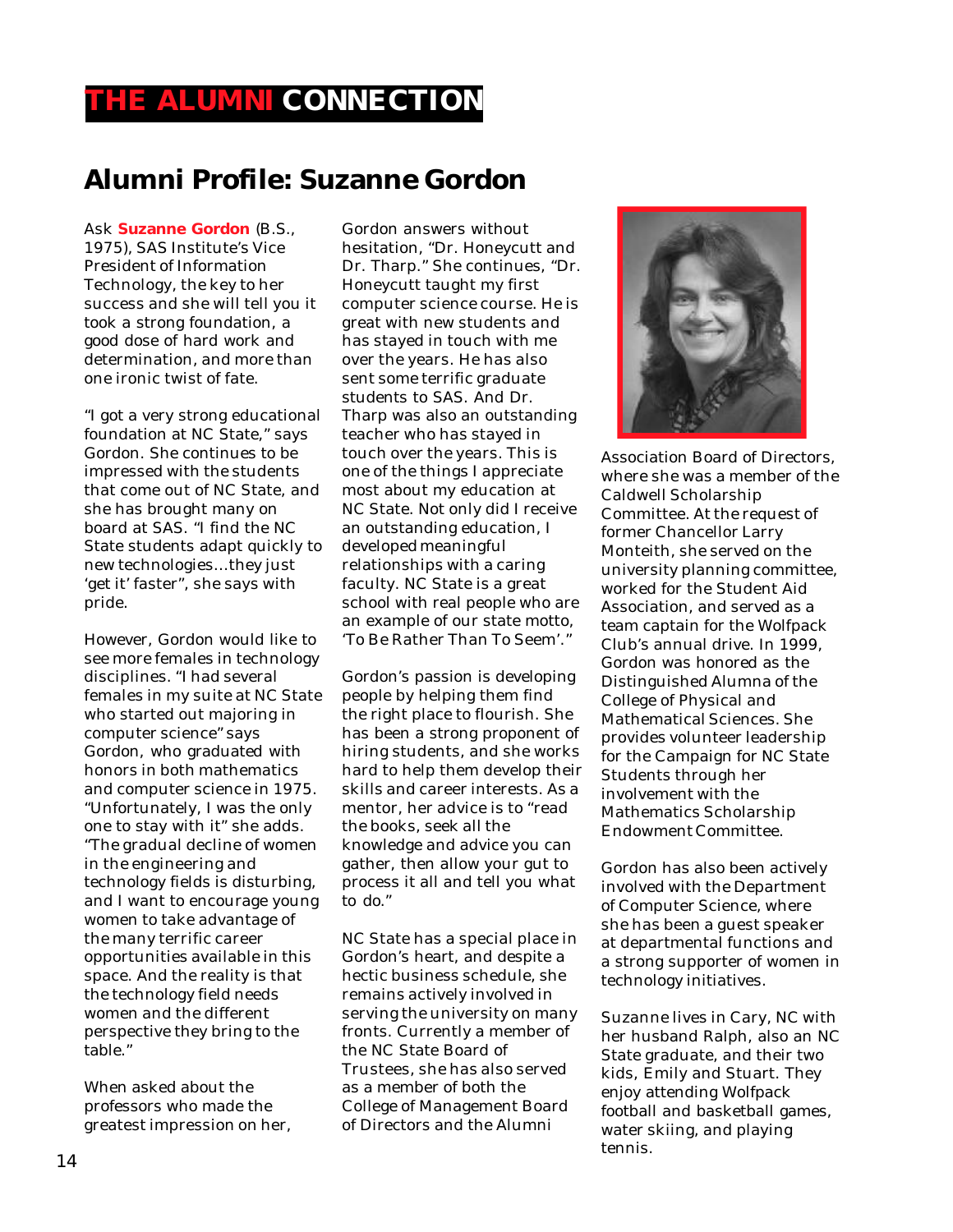## **THE ALUMNI CONNECTION**

# **How Was The Job Market When You Graduated?**

Although graduate schools across the country have seen sharp increases in enrollment since the recent economic downturn, a large percentage of graduating college seniors still tackle the job market head-on. **Jesse Overby**, a May 2002 graduate from NC State Computer Science, has felt the sting of a tight economy. During his job search he found that "many employers were looking for individuals with experience of five years or more and it was difficult to compete." Like many other recent graduates, Overby applied to graduate school after spending a few months searching for an ideal job

opportunity. He said, "Although I had hoped to enter the work force directly after receiving my undergraduate degree, I'd rather continue my education than take a job where I feel I'm not earning valuable experience." Overby has been accepted to the NC State Computer Science Graduate Program and will begin pursuing his Master of Computer Science in Spring 2003. Alumni and companies with information about job opportunities for recent Computer Science graduates are encouraged to send job opportunities to Jill Koethcke at koethcke@csc.ncsu.edu

## **Graduate Program Offers Distance Learning**

The department has made the non-thesis Master of Computer Science degree available to individuals residing in the U.S. by creating a distance education program. This outreach program will provide students with an experience that parallels on-campus studies. Dr. Ed Davis, Director of Graduate Programs, notes that the distance learning program has the same requirements for admission and for the degree as the oncampus version, but will differ in the method of delivery. The program must be modified to accommodate individuals

pursuing the degree from afar. Classes and assignments will be communicated via CDs, the internet, and other forms of media. For more information about the Master of Computer Science distance education alternative, please visit http:/ /www.csc.ncsu.edu/degrees/ graduate/ and select the tab for "Degrees." Distance Education is managed through Engineering Online, http:// engineeringonline.ncsu.edu/ Course offerings, tuition, registration, and other information is available on their website.

### **Keep In Touch With Computer Science**

The Department of Computer Science would like to have your updated contact information on file so we may

#### **communicate with you electronically**

and make sure your *Connected* newsletters are finding their way to your office or home. This information will automatically be updated within the department and the NC State Alumni Association. Please send your information to Jill Koethcke (koethcke@csc.ncsu.edu)

**Full Name: Graduation Year: Degree: Address: Email: Phone:**

Also, please let us know what you are now doing and feel free to send pictures if you'd like! We would like to devote the Spring 2003 newsletter to highlight what is happening with our alumni.